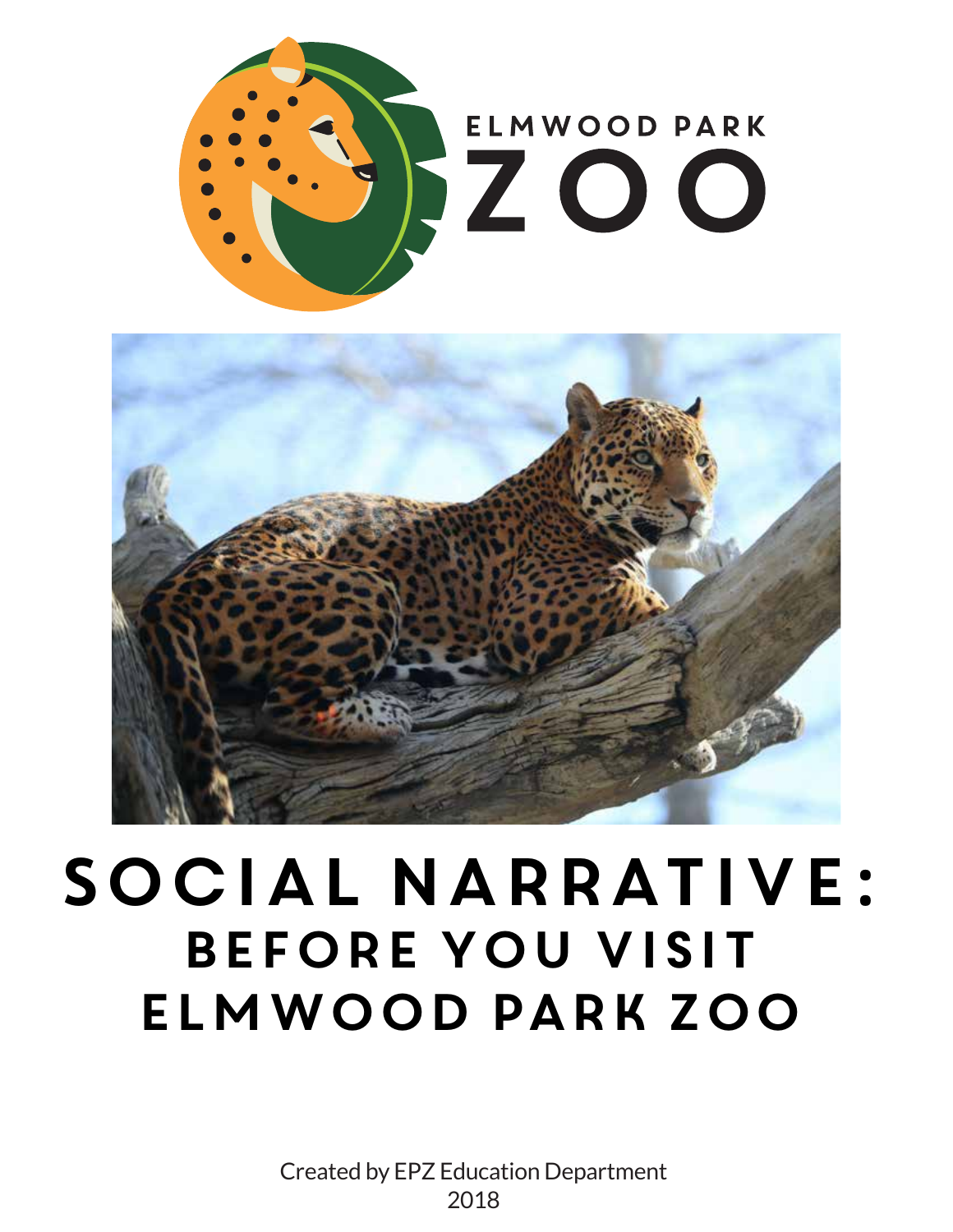# Things to know before I visit the zoo

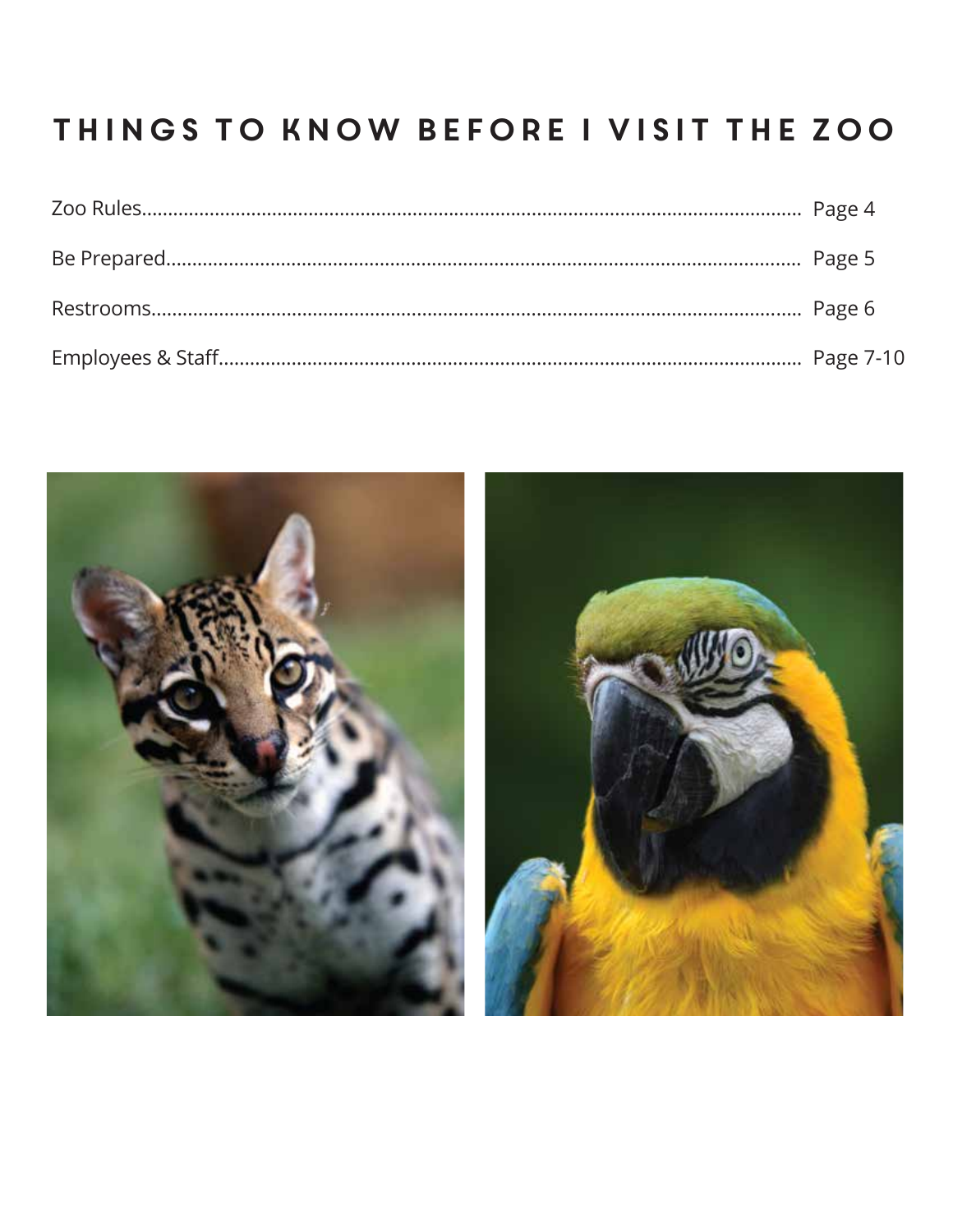

Elmwood Park Zoo is a place to go see many different animals. It is exciting to go to the zoo!

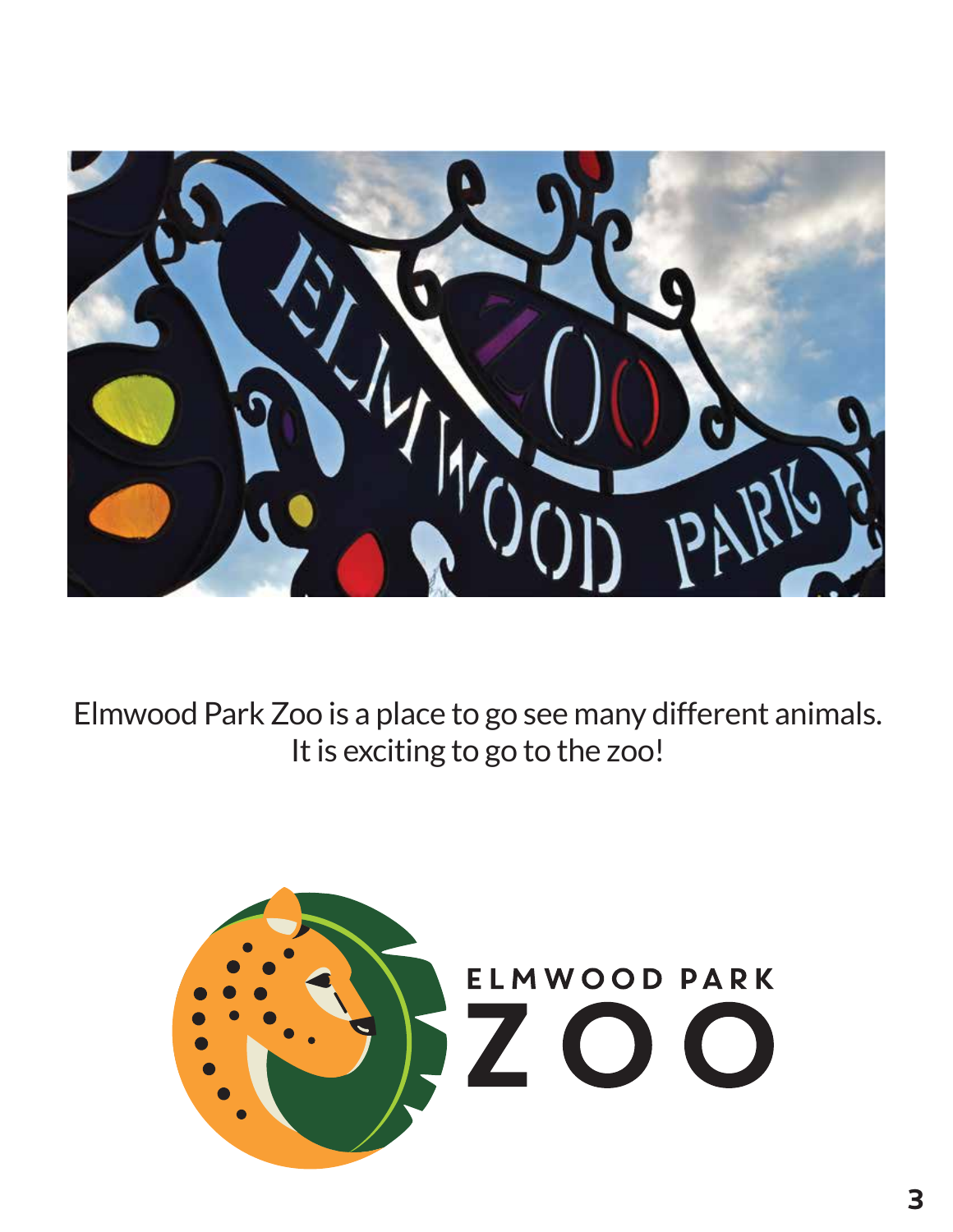# zoo rules

It is important to follow zoo rules.

- I should not try to touch the animals, so I can stay safe. 1.
- I cannot throw any objects at the animals, but I can throw away my food and trash in a trash can. I can recycle cans and plastic in the blue recycling bins. 2.



3. I can eat at the zoo, but I shouldn't try to feed any of the animals.



 I can look at and take pictures of all the animals at the zoo, but I should not try to climb fences or exhibit walls. 4.

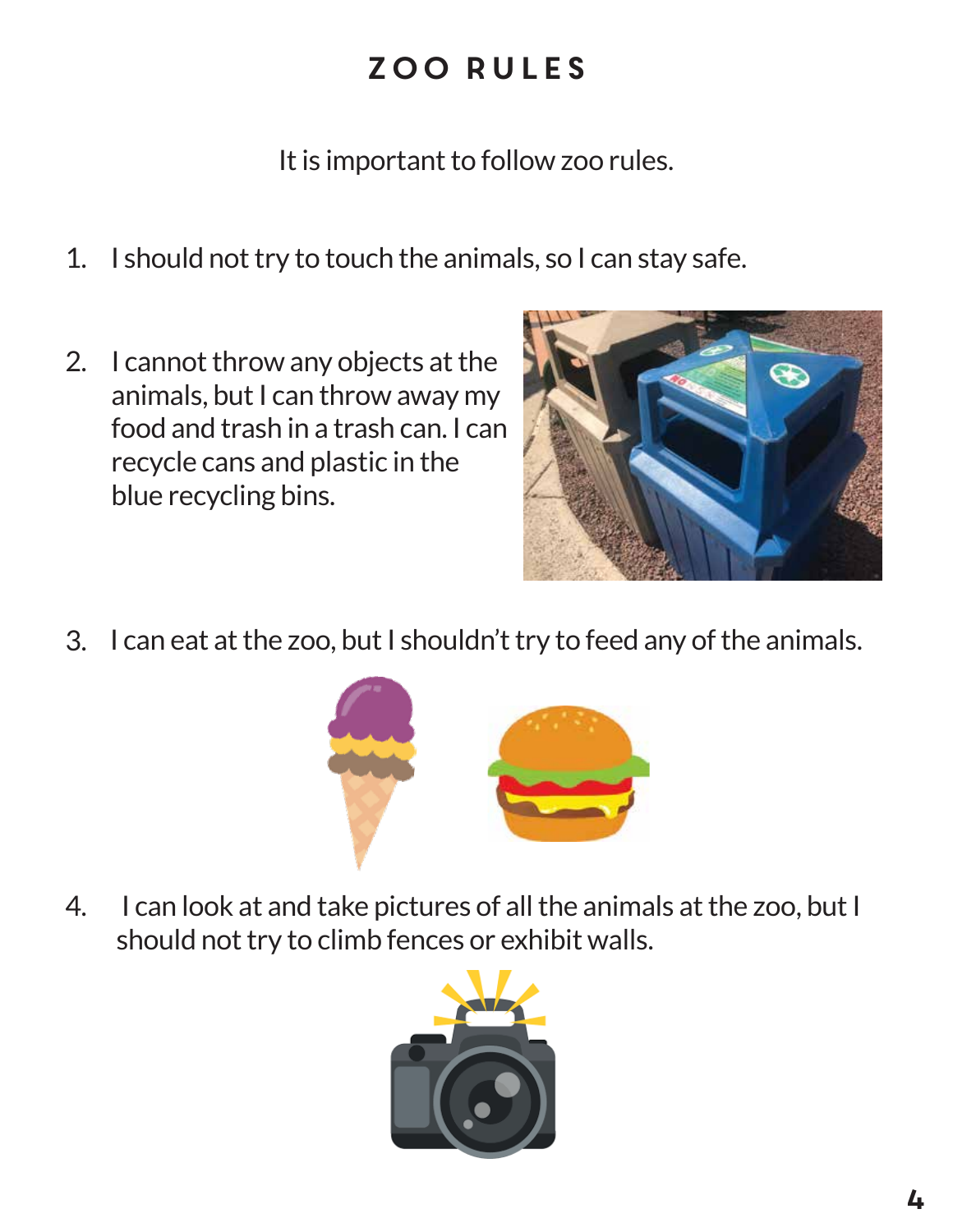## Be prepared

Sometimes it might be hot and sunny when I visit the zoo. I should bring water to stay hydrated. I can wear a hat and put on sunscreen to stay safe from the sun.



Sometimes it might be cold or rainy. I can bring a coat if it is cold or an umbrella when it is raining so I can stay warm and dry.



I might do a lot of walking around at the zoo. I should wear comfortable shoes for walking around all day, like sneakers!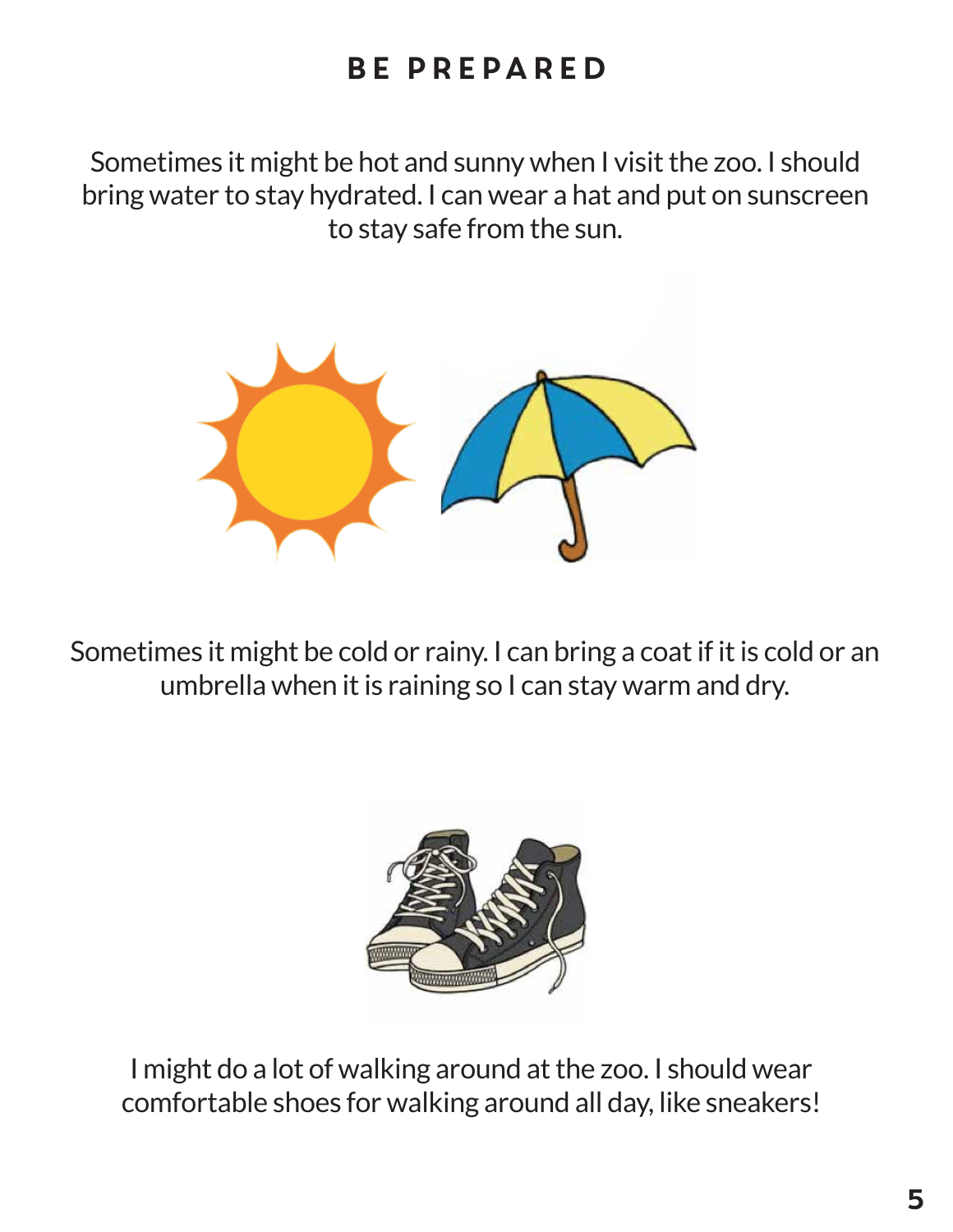# Restrooms

If I need a restroom, I can find one in the Nature Shop, the Trail of the Jaguar Exhibit, or under the Wildlife Lodge located near Petrucci's Ice Cream.



The restrooms have automatic hand dryers that can be very loud. If I do not like loud sounds, I can wear the headphones in the sensory pack.



If I am thirsty, there are water fountains throughout the zoo.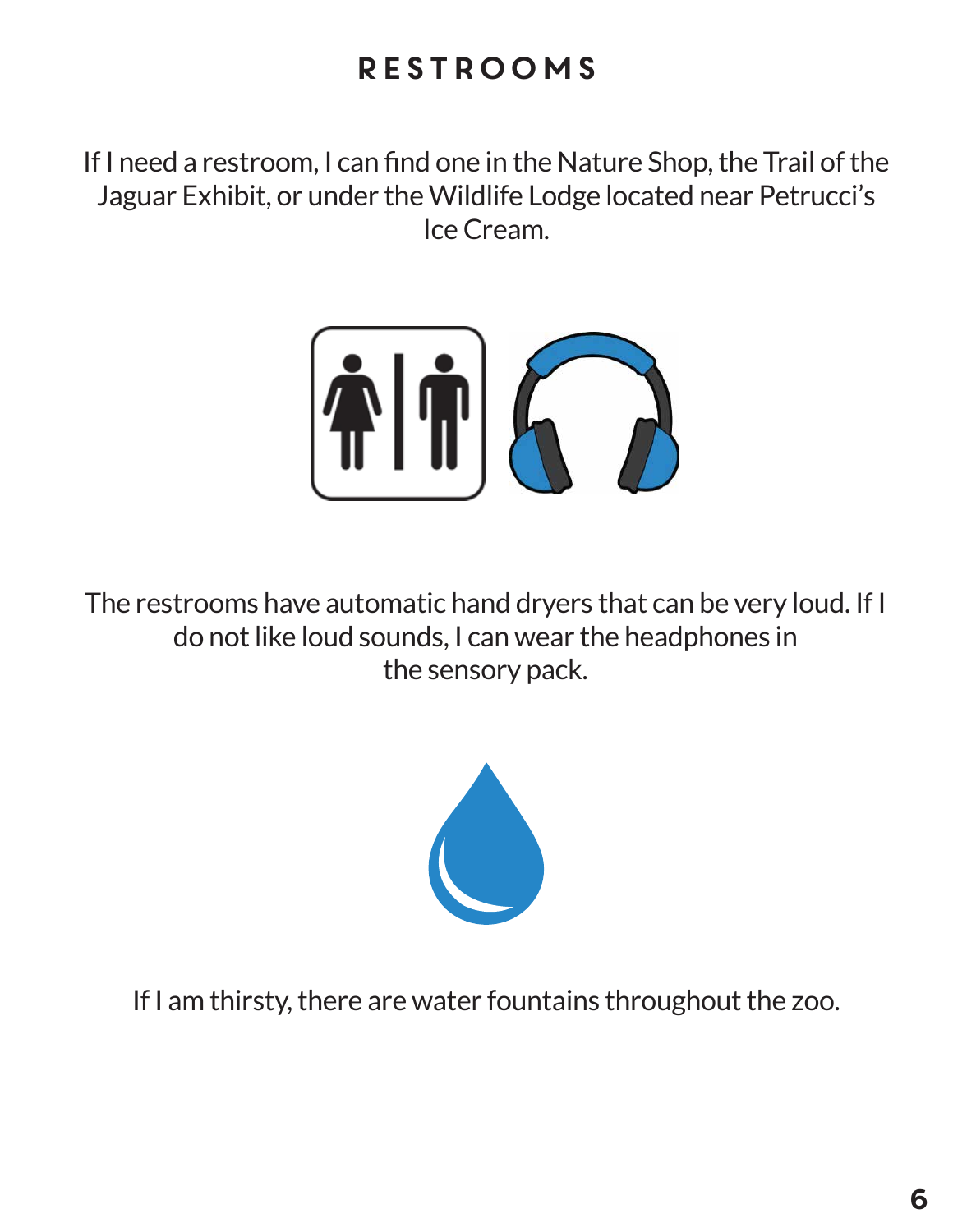There are many people who work at the zoo.

#### **ZOOKEEPERS**

Zookeepers wear Elmwood Park Zoo shirts and care for all of the animals. If I have animal questions, I can ask a zookeeper.



Some examples of questions I may ask are "What do you feed the bald eagles?" or "How do you care for an animal when it's sick?"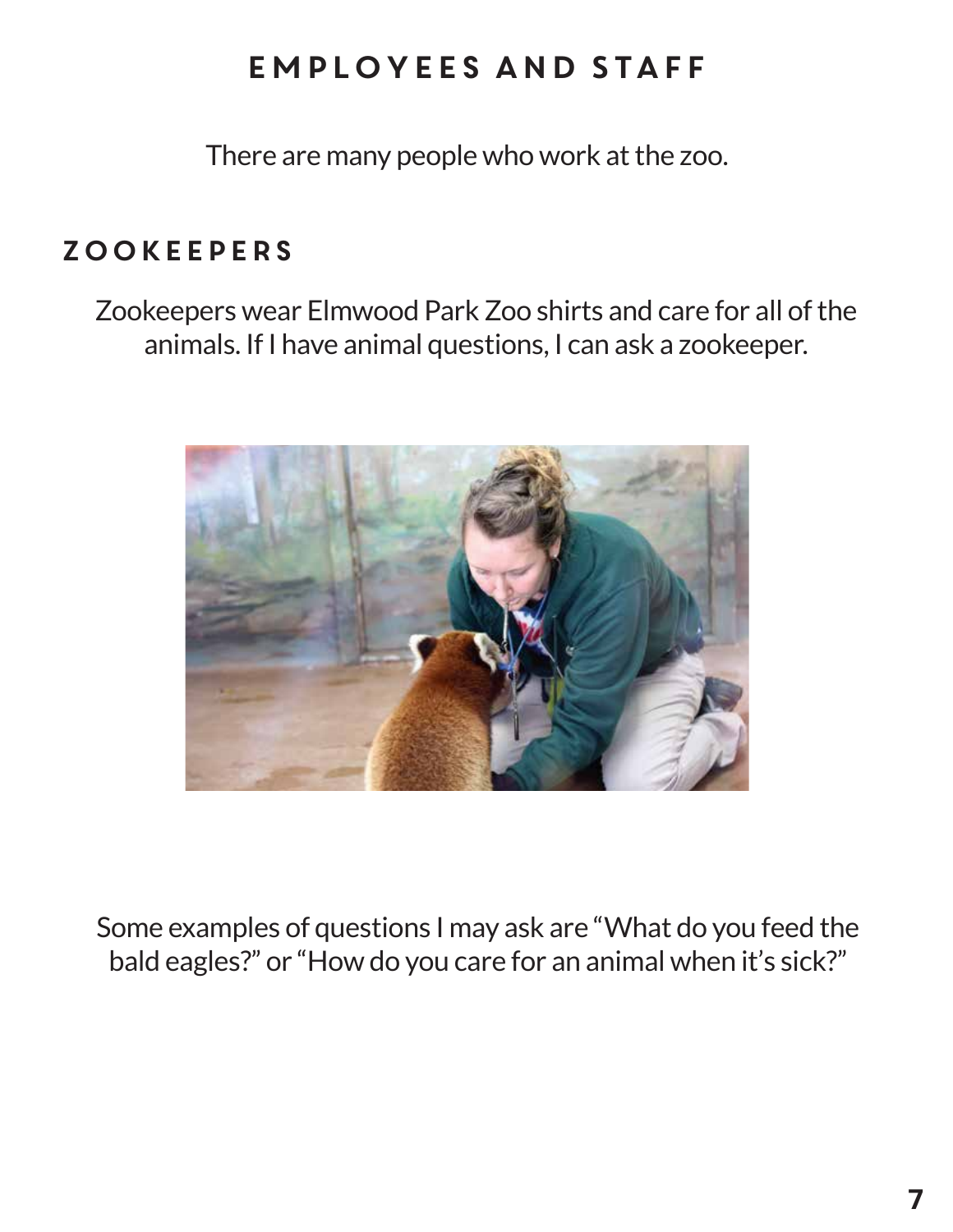#### Educators

Educators also wear Elmwood Park Zoo shirts and teach people about animals. If I have questions, I can ask an educator.



Questions I might ask include "How does the flamingo get its pink color?" or "What is the largest animal on earth?"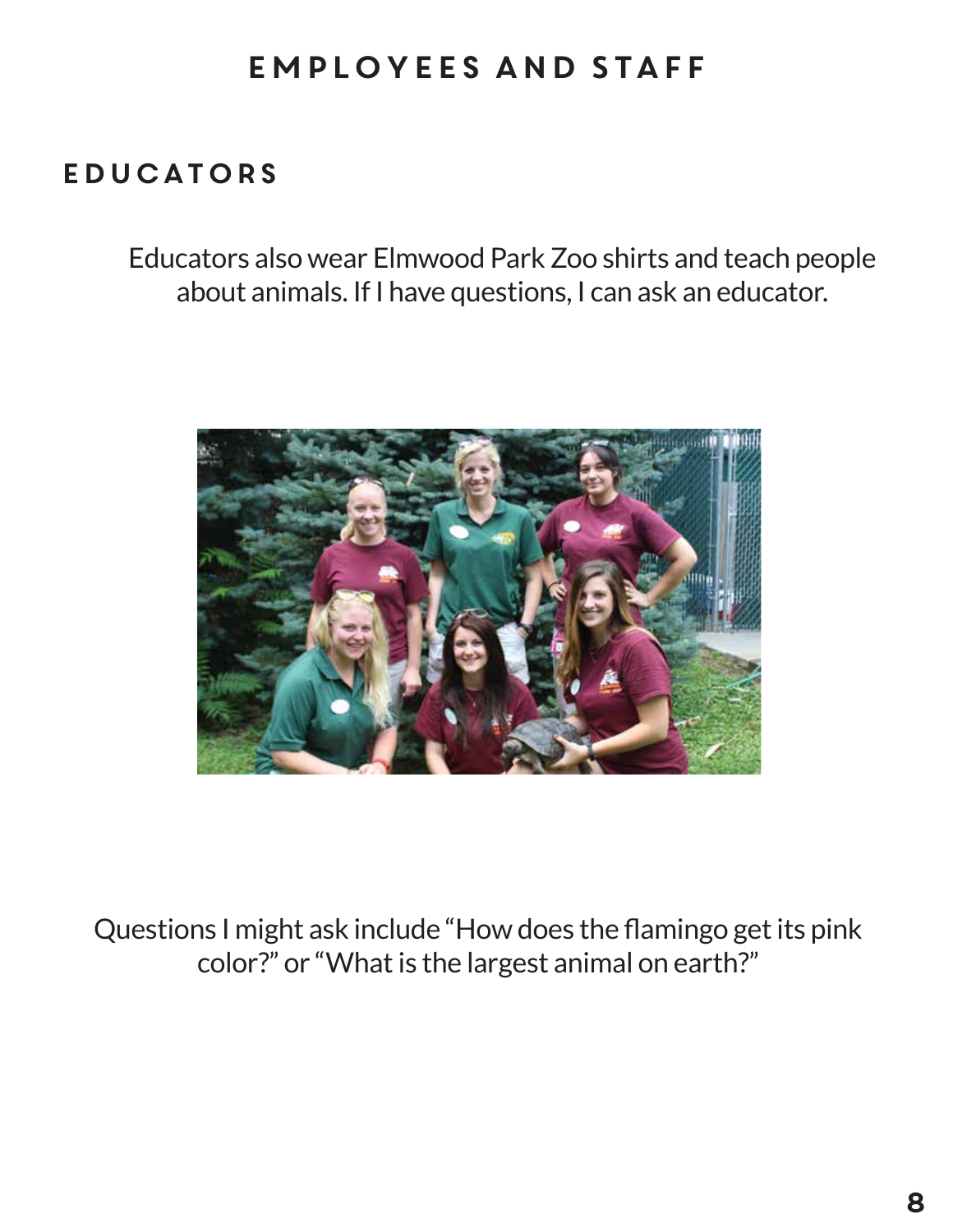#### Guest Services & Security

If I need help, I can look for Guest Services or Security.

Guest Services wears an Elmwood Park Zoo shirt and Security usually wears a white shirt. If I get lost or hurt, I can ask them for help.



Questions I might ask Guest Services are "Where is the bathroom?" or "What time is the next giraffe feeding?"